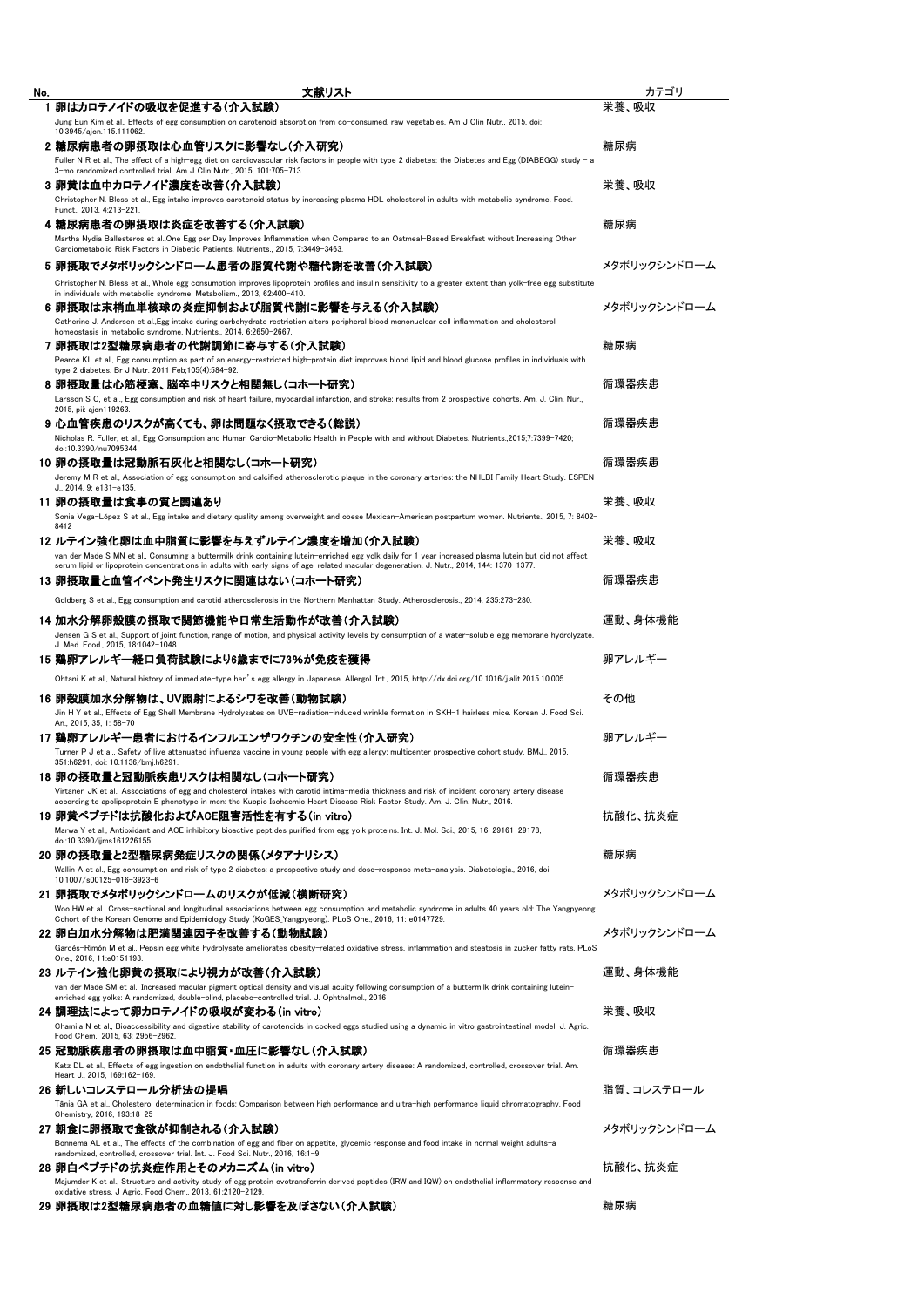| Ballesteros MN et al., One egg per day improves inflammation when compared to an oatmeal-based breakfast without increasing other cardiometabolic<br>risk factors in diabetic patients. Nutrients., 2015, 7:3449-3463.          |              |
|---------------------------------------------------------------------------------------------------------------------------------------------------------------------------------------------------------------------------------|--------------|
| 30 卵で2型糖尿病のビタミンD欠乏予防(動物試験)                                                                                                                                                                                                      | 糖尿病          |
| Samantha KJ et al., Whole egg consumption prevents diminished serum 25-hydroxycholecalciferol concentrations in type 2 diabetic rats. J. Agric. Food<br>Chem. 2016, 64:120-124.                                                 |              |
| 31 若者が朝食に卵摂取で食欲抑制ホルモンが増加(介入試験)                                                                                                                                                                                                  | メタボリックシンドローム |
| Ann G. Liu et al., The effect of an egg breakfast on satiety in children and adolescents: A randomized crossover trial. J. Am. Coll. Nutr., 2015, 34:185-<br>190.                                                               |              |
| 32 卵摂取量と糖尿病リスクは地域差あり(コホート研究)                                                                                                                                                                                                    | 糖尿病          |
| Luc Djoussé et al., Egg consumption and risk of type 2 diabetes: a meta-analysis of prospective studies. Am. J. Clin. Nutr., 2016, 103:474-480.                                                                                 |              |
| 33 出産年齢女性における卵摂取と環境ホルモン代謝は負の相関(コホート研究)                                                                                                                                                                                          | その他          |
| Jo A et al., Associations between dietary intake and urinary bisphenol A and phthalates levels in Korean women of reproductive age. Int. J. Environ. Res.                                                                       |              |
| Public. Health, 2016, doi: 10.3390/ijerph13070680<br>34 卵摂取と非ホジキンリンパ腫のリスクは相関が無い(メタアナリシス)                                                                                                                                        | がん           |
| Dong Y et al., Lack of association of poultry and eggs intake with risk of non-Hodgkin lymphoma: a meta-analysis of observational studies. Eur. J.                                                                              |              |
| Cancer Care, 2016                                                                                                                                                                                                               |              |
| 35 鉄欠乏性貧血に卵白が効果あり(動物試験)                                                                                                                                                                                                         | 栄養、吸収        |
| Kobayashi Y et al., Egg yolk protein delays recovery while ovalbumin is useful in recovery from iron deficiency anemia. Nutrients. 2015, 7:4792-4803.                                                                           |              |
| 36 卵摂取と心血管疾患発症リスクの増加に関連はなかった(コホート研究)                                                                                                                                                                                            | 循環器疾患        |
| J. Díez-Espino et al., Egg consumption and cardiovascular disease according to diabetic status: The PREDIMED study. Clin. Nutr., 2016.                                                                                          |              |
| 37 ビタミンD強化卵で冬季のビタミンD不足解消の可能性(介入試験)<br>Hayes A et al., Vitamin D-enhanced eggs are protective of wintertime serum 25-hydroxyvitamin D in a randomized controlled trial of adults. Am. J. Clin.                                   | 栄養. 吸収       |
| Nutr., 2016, 104:629-637.                                                                                                                                                                                                       |              |
| 38 サルコペニア予防に卵は最適(総説)                                                                                                                                                                                                            | 運動、身体機能      |
| Alison S et al., Considering the benefits of egg consumption for older people at risk of sarcopenia. Br. J. Community Nurs., 2016, 21:305-309.                                                                                  |              |
| 39 卵はビタミンEの吸収を促進(介入試験)                                                                                                                                                                                                          | 栄養、吸収        |
| Kim JE et al., Egg Consumption increases Vitamin E absorption from co-consumed raw mixed vegetables in healthy young men. J. Nutr., 2016, doi :<br>10.3945/jn.116.236307.                                                       |              |
| 40 腸内微生物叢とTMAOと卵の関係(介入試験)                                                                                                                                                                                                       | その他          |
| Cho CE et al., Trimethylamine-N-oxide (TMAO) response to animal source foods varies among healthy young men and is influenced by their gut<br>microbiota composition: a randomized controlled trial. Mol. Nutr. Food Res., 2016 |              |
| 41 卵摂取量と心疾患リスクに相関無し(メタアナリシス)                                                                                                                                                                                                    | 循環器疾患        |
| Alexander DD et al., Meta-analysis of egg consumption and risk of coronary heart disease and stroke. J. Am. Coll. Nutr., 2016, doi:<br>10.1002/mnfr.201600324.                                                                  |              |
| 42 乳児期早期の卵摂取がアレルギー発症リスクを低下(メタアナリシス)                                                                                                                                                                                             | 卵アレルギー       |
| Despo I et al., Timing of allergenic food introduction to the infant diet and risk of allergic or autoimmune disease. A systematic review and meta-<br>analysis. JAMA. 2016, 316:1181-1192.                                     |              |
| 43 卵黄が脂肪肝を改善(動物試験)                                                                                                                                                                                                              | 脂質、コレステロール   |
| Erami K et al., Dietary egg yolk supplementation improves low-protein-diet-induced fatty liver in rats. J. Nutr. Sci. Vitaminol., 2016, 62:240-248.                                                                             |              |
| 44 卵摂取量と前立腺がんに相関無し(コホート研究)                                                                                                                                                                                                      | がん           |
| Wilson KM et al., Meat, fish, poultry, and egg intake at diagnosis and risk of prostate cancer progression. Cancer Prev. Res. (Phila), 2016, pii:<br>canprevres,0070,2016.                                                      |              |
| 45 タンパク質の種類と乳がんリスクの関係(メタアナリシス)                                                                                                                                                                                                  | がん           |
| Jing Wu et al., Dietary protein sources and incidence of breast cancer: a dose-response meta-analysis of prospective studies. Nutrients, 2016, 8: 730                                                                           |              |
| 46 食習慣(主食、魚、卵、果物、野菜)と便秘の関係(疫学調査)                                                                                                                                                                                                | その他          |
| Yang XJ et al., Epidemiological study: correlation between diet habits and constipation among elderly in Beijing region, World J. Gastroenterol., 2016, 22:                                                                     |              |
| 8806-8811.<br>47 離乳期早期の卵摂取が卵アレルギーを予防(介入試験)                                                                                                                                                                                      | 卵アレルギー       |
| Natsume O et al., Two-step egg introduction for prevention of egg allergy in high-risk infants with eczema (PETIT): a randomized double-blind, placebo-                                                                         |              |
| controlled trial. Lancet, 2016.<br>48 毎日の卵摂取が抗酸化力を高める(介入試験)                                                                                                                                                                     | 抗酸化、抗炎症      |
| Kishimoto Y, et al., The Effect of the Consumption of Egg on Serum Lipids and Antioxidant Status in Healthy Subjects. J. Nutr. Sci. Vitaminol., 2016, 62:                                                                       |              |
| $361 - 365$<br>49 卵黄ペプチドの抗酸化能、ACE阻害活性(in vitro)                                                                                                                                                                                 | 抗酸化、抗炎症      |
|                                                                                                                                                                                                                                 |              |
| Yousr M et al., Antioxidant and ACE Inhibitory Bioactive Peptides Purified from Egg Yolk Proteins. Int. J. Mol. Sci., 2015, 16(12):29161-78.                                                                                    |              |
| 50 卵や家禽肉の栄養学的特徴                                                                                                                                                                                                                 | 栄養、吸収        |
| Kralik G et al., Poultry products enriched with nutricines have beneficial effects on human health., Med Glas (Zenica), 2017 14(1). doi: 10.17392/879-16.                                                                       |              |
| 51 卵摂取によりHDLの機能が改善(介入試験)<br>DiMarco, D.M. et al., Intake of up to 3 Eggs per Day Is Associated with Changes in HDL Function and Increased Plasma Antioxidants in Healthy, Young                                                 | 脂質、コレステロール   |
| Adults. J. Nutr. 2017, doi: 10.3945/jn.116.241877.                                                                                                                                                                              |              |
| 52 TMAOと卵摂取の関係(介入試験)                                                                                                                                                                                                            | 脂質、コレステロール   |
| DiMarco, D.M. et al., Intake of up to 3 Eggs/Day Increases HDL Cholesterol and Plasma Choline While Plasma Trimethylamine-N-oxide is Unchanged in<br>a Healthy Population. Lipids 2017.                                         |              |
| 53 卵の摂取は認知機能に効果がある(コホート研究)                                                                                                                                                                                                      | その他          |
| MP Ylilauri et al., Association of Dietary Cholesterol and Egg Intakes With the Risk of Incident Dementia or Alzheimer Disease: The Kuopio Ischaemic<br>Heart Disease Risk Factor Study. Am. J. Clin. Nutr., 2017.              |              |
| 54 タンパク質の種類(赤身肉、鶏肉、魚、卵、豆)と死亡リスクとの関連(コホート研究)                                                                                                                                                                                     | 循環器疾患        |
| Farvid MS et al., Dietary Protein Sources and All-Cause and Cause-Specific Mortality: The Golestan Cohort Study in Iran, Am. J. Prev. Med., 2017,                                                                               |              |
| 52(2): 237-248.<br>55 卵摂取で2型糖尿病患者の体重や体脂肪率が改善(介入試験)                                                                                                                                                                              | 糖尿病          |
| Njike VY et al., Egg ingestion in adults with type 2 diabetes: effects on glycemic control, anthropometry, and diet quality-a randomized, controlled,                                                                           |              |
| crossover trial. BMJ Open Diabetes Research and Care 2016.<br>56 朝食での卵摂取が満腹感を高める(介入試験)                                                                                                                                          | メタボリックシンドローム |
| Missimer A et al., Consuming Two Eggs per Day, as Compared to an Oatmeal Breakfast, Decreases Plasma Ghrelin while Maintaining the LDL/HDL                                                                                      |              |
| Ratio. Nutrients. 2017, 9, 89.                                                                                                                                                                                                  |              |
| 57 卵殻膜の炎症性腸疾患改善メカニズム(動物試験、in vitro)                                                                                                                                                                                             | 抗酸化、抗炎症      |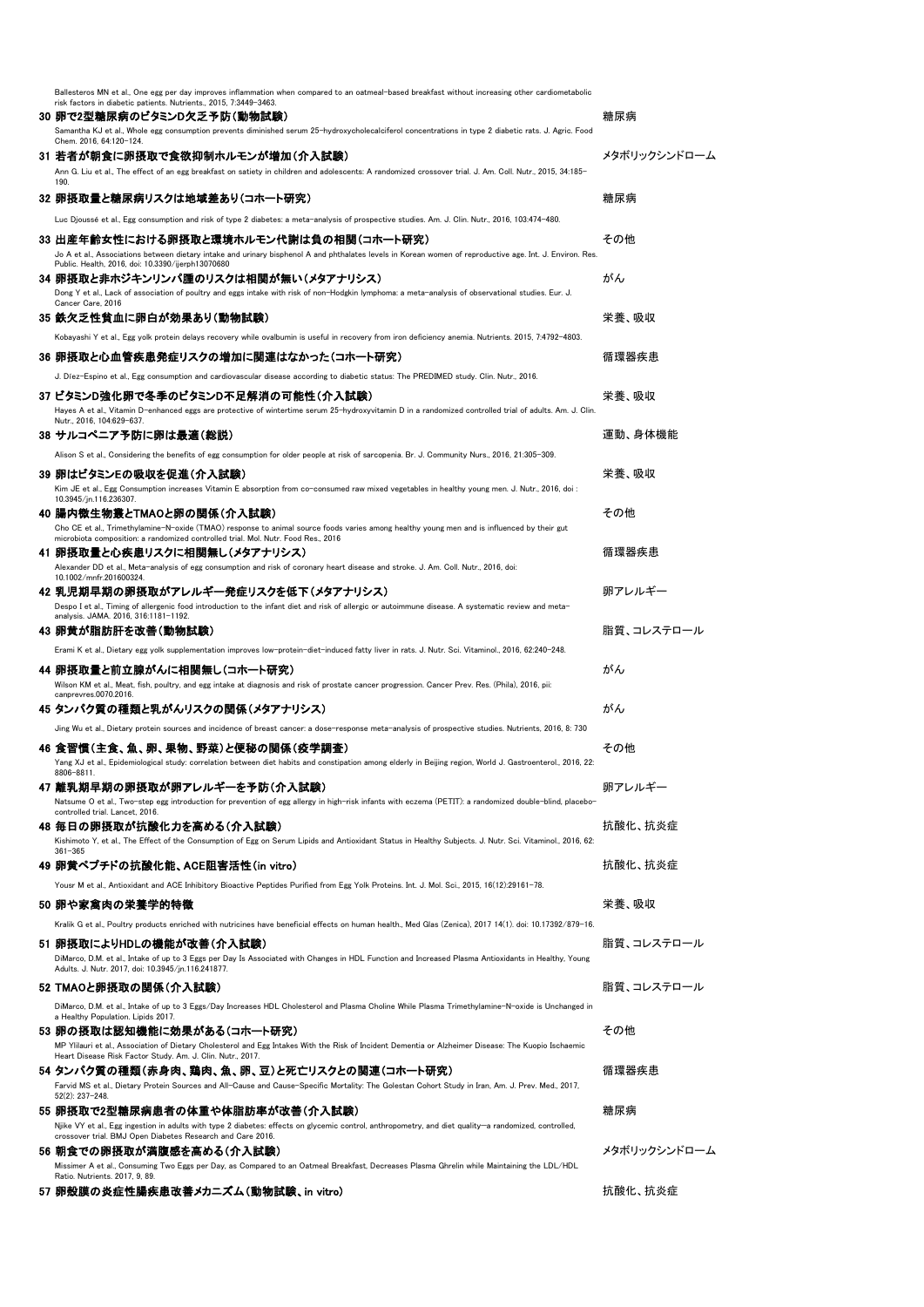|    | Jia H et al., Eggshell membrane powder ameliorates intestinal inflammation by facilitating the restitution of epithelial injury and alleviating microbial                                                                            |              |
|----|--------------------------------------------------------------------------------------------------------------------------------------------------------------------------------------------------------------------------------------|--------------|
|    | dysbiosis. Sci. Rep. 2017 doi:10.1038/srep43993<br>58 米国の卵消費量の推移                                                                                                                                                                     | その他          |
|    | Conrad Z et al., Time Trends and Patterns of Reported Egg Consumption in the U.S. by Sociodemographic Characteristics. Nutrients 2017; 9(4)                                                                                          |              |
|    |                                                                                                                                                                                                                                      |              |
|    | 59 卵白のタンパク質利用率は加熱をしても変わらない<br>Matsuoka R et al., Heating Has No Effect on the Net Protein Utilisation from Egg Whites in Rats. Scientific World Journal, 2017; 2017: 6817196, doi:                                                   | 栄養、吸収        |
|    | 10.1155/2017/6817196                                                                                                                                                                                                                 |              |
|    | 60 コリンの摂取量が多いと肝がんリスクが低下(症例対照研究)<br>Zhou RF et al., Higher dietary intakes of choline and betaine are associated with a lower risk of primary liver cancer: a case-control study. Sci. Rep.                                           | がん           |
|    | 2017 7(1):679.                                                                                                                                                                                                                       |              |
|    | 61 血中コリン濃度と心血管疾患リスクの関係(横断研究)                                                                                                                                                                                                         | 循環器疾患        |
|    | Roe AJ et al., Choline and its metabolites are differently associated with cardiometabolic risk factors, history of cardiovascular disease, and MRI-<br>documented cerebrovascular disease in older adults. Am. J. Clin. Nutr. 2017. |              |
|    | 62 糖尿病患者の卵摂取は心血管疾患リスクに影響を及ぼさない                                                                                                                                                                                                       | 循環器疾患        |
|    | Richard C et al., Impact of Egg Consumption on Cardiovascular Risk Factors in Individuals with Type 2 Diabetes and at Risk for Developing Diabetes: A                                                                                |              |
|    | Systematic Review of Randomized Nutritional Intervention Studies. Can. J. Diabetes. 2017.<br>63 乳酸発酵卵白の血中脂質への影響(介入試験)                                                                                                                | 脂質、コレステロール   |
|    | Matsuoka R et al., Lactic-fermented egg white reduced serum cholesterol concentrations in mildly hypercholesterolemic Japanese men: a double-blind                                                                                   |              |
|    | parallel-arm design. Lipids in Health and Disease 2017, 16:101,doi: 10.1186/s12944-017-0499-1                                                                                                                                        |              |
|    | 64 卵白加水分解物はマヨネーズの酸化を阻害する<br>Kobavashi H et al., Egg white hydrolysate inhibits oxidation in mayonnaise and a model system. Biosci, Biotechnol, Biochem., 2017, 81(6):1206-1215.doi:                                                  | 抗酸化、抗炎症      |
|    | 10.1080/09168451.2017.1290519.                                                                                                                                                                                                       |              |
|    | 65 ルテイン強化卵黄含有バターミルクは血管内皮機能や脂質代謝に影響なし(介入試験)<br>Sanne M, van der Made et al., One-vear daily consumption of buttermilk drink containing lutein-enriched egg-volks does not affect endothelial function                                 | 循環器疾患        |
|    | in fasting and postprandial state. Sci. Rep., 2017, 2; 7(1):1353.                                                                                                                                                                    |              |
|    | 66 アヒル卵白ペプチドは骨形成を調節する(動物試験)                                                                                                                                                                                                          | 運動、身体機能      |
|    | Hou T et al., Desalted Duck Egg White Peptides Promote Calcium Uptake and Modulate Bone Formation in the Retinoic Acid-Induced Bone Loss Rat<br>and Caco-2 Cell Model, Nutrients, 2017, 12: 9(5)                                     |              |
|    | 67 卵白の脂質蓄積抑制効果(動物試験)                                                                                                                                                                                                                 | 脂質、コレステロール   |
|    | Ochiai M et al., Egg white hydrolysate can be a low-allergenic food material to suppress ectopic fat accumulation in rats fed an equicaloric diet. J. Nutr.<br>Sci. Vitaminol., 2017, 63(2):111-119.                                 |              |
|    | 68 卵殻カルシウムは閉経後女性の骨量を増加させる(介入研究)                                                                                                                                                                                                      | 運動、身体機能      |
|    | Sakai S et al., Effects of eggshell calcium supplementation on bone mineral density in postmenopausal Vietnamese women. J. Nutr. Sci. Vitaminol., 2017,<br>63(2):120-124.                                                            |              |
|    | 69 イランにおける卵の高摂取は脳卒中発症リスクを低下させる(症例対照研究)                                                                                                                                                                                               | 循環器疾患        |
|    | Fallah-Moshkani R et al., A case-control study on egg consumption and risk of stroke among Iranian population, J. Health Popul. Nutr., 2017, 36(1):28.                                                                               |              |
|    | 70 卵の追加で健康的な食品の摂取が増加                                                                                                                                                                                                                 | 栄養、吸収        |
|    | Njike VY et al., Which foods are displaced in the diets of adults with type 2 diabetes with the inclusion of eggs in their diets? A randomized, controlled,                                                                          |              |
|    | crossover trial, BMJ Open Diab. Res. Care, 2017;5:e000411.<br>71 コリン・ベタインの摂取とCVDリスクの関係(メタアナリシス)                                                                                                                                      | 循環器疾患        |
|    | Katie A M et al., Dietary choline and betaine and risk of CVD: A systematic review and meta-Analysis of prospective studies, Nutrients, 2017, 9(7), 711;                                                                             |              |
|    | doi: 10.3390/nu9070711.<br>72 卵を週7個以上摂取でメタボリスク低下(横断研究)                                                                                                                                                                               | メタボリックシンドローム |
|    | Shin S et al., Egg consumption and risk of metabolic syndrome in Korean adults: Results from the health Examinees study, Nutrients, 2017, 9(7), 687, doi:                                                                            |              |
|    | 10.3390/nu9070687.<br>73 軽度高コレステロール血症男性において卵1個の追加摂取はLDLの酸化を抑制する(介入研究)                                                                                                                                                                | 脂質、コレステロール   |
|    | Kishimoto Y et al., Additional consumption of one egg per day increases serum lutein plus zeaxanthin concentration and lowers oxidized low-density                                                                                   |              |
|    | lipoprotein in moderately hypercholesterolemic males. Food Res. Int., 2017<br>74 全卵摂取は糖尿病のビタミンD不足予防に有効(動物試験)                                                                                                                         | 糖尿病          |
|    | Saande CJ et al., Dietary whole wgg consumption attenuates body weight gain and is more effective than supplemental cholecalciferol in maintaining                                                                                   |              |
|    | Vitamin D balance in type 2 diabetic rats, J. Nutr., 2017<br>75 アメリカにおける食物由来コリン摂取量の調査                                                                                                                                                | 栄養、吸収        |
|    | Wallace T C et al., Usual choline intakes are associated with egg and protein Food consumption in the United States, Nutrients, 2017, 9: 839. doi:                                                                                   |              |
|    | 10.3390/nu9080839                                                                                                                                                                                                                    |              |
|    | 76 途上国での給食プログラムにおける卵の補給効果(介入試験)<br>Baum J et al., The effect of egg supplementation on growth parameters in children participating in a school feeding program in rural Uganda: a pilot                                              | 栄養、吸収        |
|    | study. Food Nutr. Res., 2017; 61(1)                                                                                                                                                                                                  |              |
|    | 77 卵白由来リゾチームとキトサン糖複合体のカンジダ増殖抑制効果<br>Kageshima H et al., Inhibition of Growth of Candida albicans by a Lysozyme-chitosan Conjugate, LYZOX and its Combination with Decanoic Acid, Med.                                                | その他          |
|    | Mycol. J., 2017, 58(3), J63-J69.                                                                                                                                                                                                     |              |
|    | 78 ルーマニアの小児のコリン摂取量とその摂取源                                                                                                                                                                                                             | 栄養、吸収        |
|    | Prelicz CR and Lotrean LM,, Choline Intake and Its Food Sources in the Diet of Romanian Kindergarten Children, Nutrients, 2017, 9: 896. doi:<br>10.3390/nu9080896                                                                    |              |
|    | 79 家の中の鶏卵アレルゲンは卵の摂取後に増加する                                                                                                                                                                                                            | 卵アレルギー       |
|    | Trendelenburg V et al., Hen's egg allergen in house and bed dust is significantly increased after hen's egg consumption - a pilot study, Allergy, 2017,<br>doi: 10.1111/all.13303                                                    |              |
|    | 80 肥満女性の血清ビタミンB12レベルおよび栄養状態(横断研究)                                                                                                                                                                                                    | 栄養、吸収        |
|    | Baltaci D et al., Evaluation of serum Vitamin B12 level and related nutritional status among apparently healthy obese female individuals. Niger J Clin<br>Pract. 2017, 20(1):99-105. doi: 10.4103/1119-3077.181401.                  |              |
| 81 | 良時は卯ロアノハソ貝は、14アノハソ貝里で宿加させ、肝臓WP 取15VL2H-6ツ、14畑加里で減少させる\乳物<br>de lié \                                                                                                                                                                 | メタボリックシンドローム |
|    | R Matsuoka et al., Dietary egg-white protein increases body protein mass and reduces body fat mass through an acceleration of hepatic $\beta$ -oxidation in<br>rats, Br. J. Nutr., 2017, 118, 423-430                                |              |
|    | 82 全卵摂取は卵白よりも運動後の筋肉タンパク質合成を高める                                                                                                                                                                                                       | 運動、身体機能      |
|    | Stephen VV et al., Consumption of whole eggs promotes greater stimulation of post exercise muscle protein synthesis than consumption of<br>isonitrogenous amounts of egg whites in young men, Am. J. Clin. Nutr.                     |              |
|    | 83 卵摂取とCVDおよび糖尿病リスク(総説)                                                                                                                                                                                                              | 循環器疾患または糖尿病  |
|    | Geiker NRW et al., Egg consumption, cardiovascular diseases and type 2 diabetes. Eur. J. Clin. Nutr., 2017, doi: 10.1038/ejcn.2017.153.                                                                                              |              |
|    | 84 卵摂取の血清脂質への影響(メタアナリシス)                                                                                                                                                                                                             | 脂質、コレステロール   |
|    | Rouhani WH et al., Effects of Egg Consumption on Blood Lipids: A Systematic Review and Meta-Analysis of Randomized Clinical Trials, J. Am. Coll.                                                                                     |              |
|    | Nutr., 2017, 1-12<br>85 食事のタンパク質の質が高齢者のタンパク質同化に及ぼす影響                                                                                                                                                                                 | 運動、身体機能      |
|    | Kim IY et al., Quality of Meal Protein Determines Anabolic Response in Older Adults. Clin. Nutr., 2017, pii: S0261-5614(17)31357-2.                                                                                                  |              |
|    |                                                                                                                                                                                                                                      |              |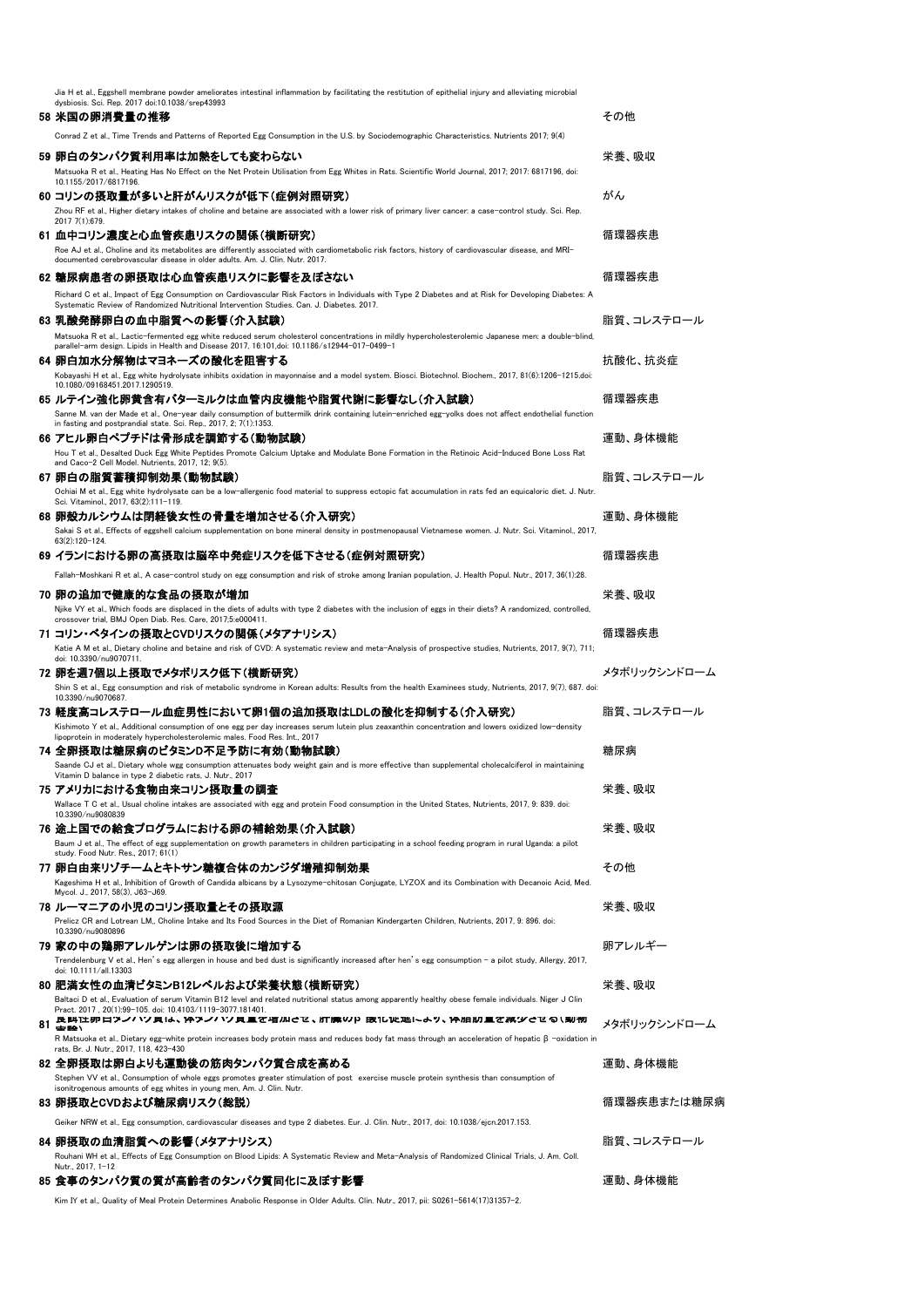| 86 発酵キノコ菌床を摂取した産卵鶏では卵の生産性が高まる                                                                                                                                                                                                | その他          |
|------------------------------------------------------------------------------------------------------------------------------------------------------------------------------------------------------------------------------|--------------|
| Yoshida S et al., Effect of Dietary Fermented Mushroom Bed on Egg Production in Laying Hens. Biosci. Biotechnol. Biochem., 2017, 81(11):2204-2208.                                                                           |              |
| 87 食事パターンは小児がん患者の体重増加および早期死亡と関連する(コホート研究)<br>Eunjin S et al., Association of dietary patterns with overweight risk and all-cause mortality in children with cancer, Nutr. Res. Pract., 2017, 11(6):492-                      | がん           |
| 499<br>88 幼児期早期の卵摂取はコリン血中濃度を改善する(介入試験)                                                                                                                                                                                       | 栄養、吸収        |
| Iannotti LL et al., Eggs early in complementary feeding increase choline pathway biomarkers and DHA: a randomized controlled trial in Ecuador, Am J<br>Clin Nutr. 2017, 106(6):1482-1489.                                    |              |
| 89 乳酸発酵卵白の内臓脂肪低減効果(介入試験)                                                                                                                                                                                                     | メタボリックシンドローム |
| Matsuoka R et al., Lactic-fermented egg white improves visceral fat obesity in Japanese subjects — double-blind, placebo-controlled study, Lipids<br>Health Dis., 2017 . 16(1):237.                                          |              |
| 90 卵白オボアルブミンとリゾチームの共凝集の分子機構                                                                                                                                                                                                  | その他          |
| Iwashita K et al., Co-aggregation of ovalbumin and lysozyme, Food Hydrocolloids, 2017, 67, 206-215.                                                                                                                          |              |
| 91 卵白加水分解物は2型糖尿病マウスの耐糖能を改善する                                                                                                                                                                                                 | 糖尿病          |
| Ochiai M et al., Egg white hydrolysate improves glucose tolerance in type-2 diabetic NSY mice, J. Nutr. Sci. Vitaminol., 2017, 63(6):422-429.                                                                                |              |
| 92 シッダ食品市場における卵の脂肪酸組成とω3強化卵の付加価値についての比較研究                                                                                                                                                                                    | 栄養、吸収        |
| Shahida AK et al., Comparative study of fatty-acid composition of table eggs from the Jeddah food market and effect of value addition in omega-3 bio-<br>fortified eggs, Saudi J. Biol. Sci., 2017, 24:929-935               |              |
| 93 朝食における卵2個の摂取はCVDリスク因子を改善する(介入研究)                                                                                                                                                                                          | 循環器疾患        |
| Missimer A et al., Compared to an Oatmeal Breakfast, Two Eggs/Day Increased Plasma Carotenoids and Choline without Increasing Trimethyl Amine N-<br>Oxide Concentrations. J. Am. Coll. Nutr., 2018, 37(2):140-148.           |              |
| 94 卵白タンパク質とそのペプチドの機能性(総説)                                                                                                                                                                                                    | その他          |
| Abeyrathne EDNS et al., Antioxidant, angiotensin-converting enzyme inhibitory activity and other functional properties of egg white proteins and their<br>derived peptides - A review, Poultry Science, 2018, 0:1-7          |              |
| 95 朝食での卵摂取は栄養状態や食習慣の改善に役立つ(介入研究)                                                                                                                                                                                             | 栄養、吸収        |
| Taguchi C et al., Regular egg consumption at breakfast by Japanese woman university students improves daily nutrient intakes: open-labeled<br>observations. Asia Pac J Clin Nutr. 2018, 27(2):359-365.                       |              |
| 96 地中海食における卵摂取と脂質異常の関連(コホート研究)                                                                                                                                                                                               | 脂質、コレステロール   |
| Vazquez-Ruiz Zet al., Egg consumption and dyslipidemia in a Mediterranean cohort, Nutr Hosp. 2018;35:153-161.                                                                                                                |              |
| 97 幼児期の動物性タンパク質摂取と成長速度について(コホート研究)                                                                                                                                                                                           | 運動、身体機能      |
| Smith-Brown P et al., Growth and protein-rich food intake in infancy is associated with fat-free mass index at 2-3 years of age. J Paediatr Child<br>Health, 2018, doi: 10.1111/ipc.13863.                                   |              |
| 98 1日3個の卵摂取はLDL / HDL比を維持する(介入試験)                                                                                                                                                                                            | 脂質、コレステロール   |
| Lemos BS et al., Intake of 3 Eggs per Day When Compared to a Choline Bitartrate Supplement, Downregulates Cholesterol Synthesis without Changing<br>the LDL/HDL Ratio, Nutrients, 2018, 10(2), 258. doi: 10.3390/nu10020258. |              |
| 99 卵摂取と血清コレステロールの関係(総説)                                                                                                                                                                                                      | 脂質、コレステロール   |
| Christopher N. Blesso et al., Dietary Cholesterol, Serum Lipids, and Heart Disease: Are Eggs Working for or Against You?, Nutrients 2018, 10, 426;<br>doi:10.3390/nu10040426                                                 |              |
| 100 卵白は加熱温度によって消化率および消化産物が異なる(in vitro)                                                                                                                                                                                      | 栄養、吸収        |
| Wang X et al., Effect of Different Heat Treatments on In Vitro Digestion of Egg White Proteins and Identification of Bioactive Peptides in Digested<br>Products, J Food Sci. 2018, 25. doi: 10.1111/1750-3841.14107.         |              |
| 101 卵摂取は小児の骨密度と関連する(横断研究)                                                                                                                                                                                                    | 運動、身体機能      |
| Coheley LM et al., Whole egg consumption and cortical bone in healthy children. Osteoporos Int. 2018, doi: 10.1007/s00198-018-4538-1.                                                                                        |              |
| 102 卵のコリンは生物学的利用率が高い(介入研究)                                                                                                                                                                                                   | 栄養、吸収        |
| Lemos BS et al., Effects of Egg Consumption and Choline Supplementation on Plasma Choline and Trimethylamine-N-Oxide in a Young Population. J<br>Am Coll Nutr. 2018:1-8. doi: 10.1080/07315724.2018.1466213.                 |              |
| 103 卵摂取はCVDリスク低下に関連がある(コホート研究)                                                                                                                                                                                               | 循環器疾患        |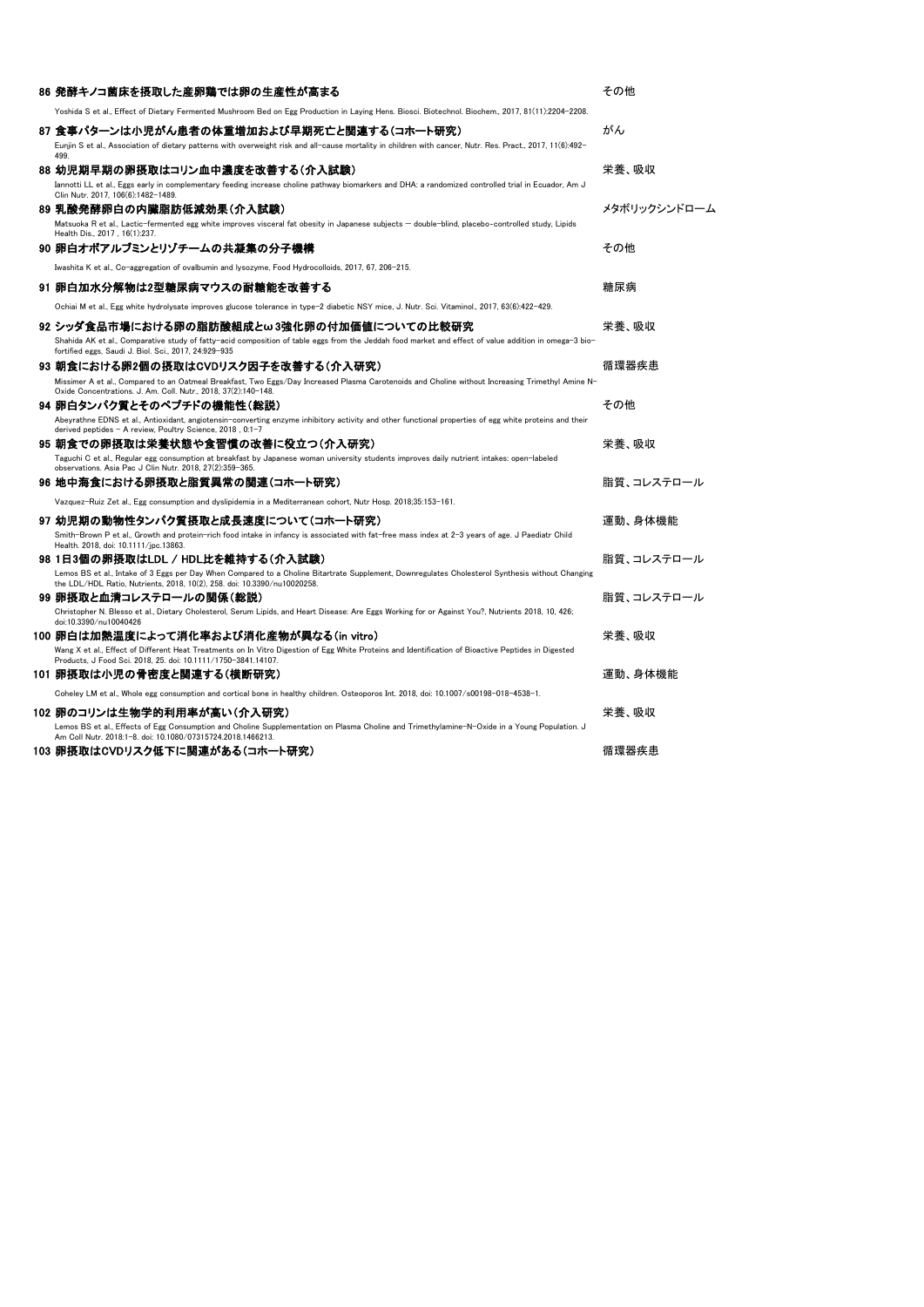|     | Chenxi Qin et al., Associations of egg consumption with cardiovascular disease in a cohort study of 0.5 million Chinese adults. Heart. 2018, 1-8.<br>doi:10.1136/heartjnl-2017-312651                                                                                         |                             |
|-----|-------------------------------------------------------------------------------------------------------------------------------------------------------------------------------------------------------------------------------------------------------------------------------|-----------------------------|
|     | 104 乳幼児の卵摂取は発育に不可欠な栄養素と身長に関連する(横断研究)                                                                                                                                                                                                                                          | 栄養、吸収                       |
|     | Yanni Papanikolaou et al., Egg Consumption in Infants Is Associated with Longer Recumbent Length and Greater Intake of Several Nutrients Essential in                                                                                                                         |                             |
|     | Growth and Development. Nutrients 2018, 10, 719; doi:10.3390/nu10060719<br>105 卵摂取は高血圧リスク低下と関連する(メタアナリシス)                                                                                                                                                                     | メタボリックシンドローム                |
|     | Yi Zhang et al., Red meat, poultry, and egg consumption with the risk of hypertension: a meta-analysis of prospective cohort studies. Journal of Human                                                                                                                        |                             |
|     | Hypertension 2018, https://doi.org/10.1038/s41371-018-0068-8                                                                                                                                                                                                                  |                             |
|     | 106 TMAOは単球を増加させ心血管疾患リスクの上昇に関連する(動物試験)                                                                                                                                                                                                                                        | 循環器疾患                       |
|     | Haghikia A. et al., Gut Microbiota-Dependent Trimethylamine N-Oxide Predicts Risk of Cardiovascular Events in Patients With Stroke and Is Related to<br>Proinflammatory Monocytes, Arterioscler Thromb Vasc Biol. 2018 Jul 5. doi: 10.1161/ATVBAHA.118.311023.                |                             |
|     | 107 卵および魚の摂取は心不全リスクと関連なし(コホート研究)                                                                                                                                                                                                                                              | 循環器疾患                       |
|     | Virtanen HEK et al., Intake of Different Dietary Proteins and Risk of Heart Failure in Men: The Kuopio Ischaemic Heart Disease Risk Factor Study. Circ<br>Heart Fail. 2018 11(6):e004531.                                                                                     |                             |
|     | 108 卵摂取でインスリン抵抗性が低下(介入試験)                                                                                                                                                                                                                                                     | 糖尿病                         |
|     | Pourafshar S et al., Egg consumption may improve factors associated with glycemic control and insulin sensitivity in adults with pre- and type II                                                                                                                             |                             |
|     | diabetes. Food Funct. 2018 Aug 15;9(8):4469-4479. doi: 10.1039/c8fo00194d.<br>109 卵殻膜の創傷治癒メカニズム(動物試験)                                                                                                                                                                         | その他                         |
|     | Vuong TT et al., Processed eggshell membrane powder regulates cellular functions and increase MMP-activity important in early wound healing                                                                                                                                   |                             |
|     | processes. PLoS One. 2018;13(8):e0201975. doi: 10.1371/journal.pone.0201975.                                                                                                                                                                                                  |                             |
|     | 110 卵のコレステロールは吸収されにくい(介入試験)                                                                                                                                                                                                                                                   | 脂質、コレステロール                  |
|     | Jung Eun Kim, Wayne W. Campbell, Dietary Cholesterol Contained in Whole Eggs Is Not Well Absorbed and Does Not Acutely Affect Plasma Total<br>Cholesterol Concentration in Men and Women: Results from 2 Randomized Controlled Crossover Studies, Nutrients 2018, 10(9), 1272 |                             |
|     | 111 小児期の卵摂取は青年期に悪影響を与えない                                                                                                                                                                                                                                                      | 脂質.コレステロール                  |
|     | Melanie M. Mott et al., Egg intake has no adverse association with blood lipids or glucose in adolescent girls, Am. J. Clin. Nutr. 2018, DOI:<br>10.1080/07315724.2018.1469437                                                                                                |                             |
|     | 112 中年男性の卵摂取は糖尿病リスクを低減する                                                                                                                                                                                                                                                      | 糖尿病                         |
|     | Lee J et al., Egg consumption is associated with a lower risk of type 2 diabetes in middle-aged and older men, Nutr Res Pract. 2018, 12(5):396-405.                                                                                                                           |                             |
|     | 113 乳幼児の卵摂取時期と卵アレルギーの発症の関係(メタアナリシス)                                                                                                                                                                                                                                           | 卵アレルギー                      |
|     | Al-Saud B et al., Early introduction of egg and the development of egg allergy in children: a systematic review and meta-analysis. Int Arch Allergy                                                                                                                           |                             |
|     | Immunol. 2018:1-10. doi: 10.1159/000492131.                                                                                                                                                                                                                                   |                             |
|     | 114 アルコール性脂肪肝に対するカラザ加水分解物の保護効果 (動物試験)<br>Yang KT et al., Protective effects of antioxidant egg-chalaza hydrolysates against chronic alcohol-consumption induced liver steatosis in mice. J Sci                                                                                | 抗酸化                         |
|     | Food Agric. 2018 doi: 10.1002/jsfa.9426.                                                                                                                                                                                                                                      |                             |
|     | 115 卵白加水分解物は、マウスの短期間の遊泳負荷試験による疲労を改善する(動物試験)                                                                                                                                                                                                                                   | 抗酸化                         |
|     | Matsuoka R et al., Egg white hydrolysate improves fatigue due to short-term swimming load test in mice.Food Sci Nutr. 2018;6(8):2314-2320. doi:<br>10.1002/fsn3.810.                                                                                                          |                             |
|     | 116 卵の摂取と慢性腎疾患(総説)                                                                                                                                                                                                                                                            | その他                         |
|     | Tallman DA et al., Egg Intake in Chronic Kidney Disease. Nutrients. 2018;10(12):1945. doi: 10.3390/nu10121945.                                                                                                                                                                |                             |
|     | 117 米国国民健康栄養調査(2007-2010)に基づくコリン摂取と血圧の関係                                                                                                                                                                                                                                      | その他                         |
|     | Taesuwan S et al., Relation of choline intake with blood pressure in the National Health and Nutrition Examination Survey 2007-2010. Am J Clin Nutr,                                                                                                                          |                             |
|     | 109(3):648-655                                                                                                                                                                                                                                                                | 運動、身体機能                     |
|     | 118 卵白タンパク質補給が筋力および血清アミノ酸濃度に及ぼす影響(介入試験)<br>Hida A et al., Effects of egg white protein supplementation on muscle strength and serum free amino acid concentrations. Nutrients. 2012;4(10):1504-                                                                               |                             |
|     | 17. doi: 10.3390/nu4101504.                                                                                                                                                                                                                                                   |                             |
|     | 119 食事由来コレステロールまたは卵摂取量と循環器疾患(CVD)および総死亡の発症リスクとの関連                                                                                                                                                                                                                             | 脂質、コレステロール                  |
|     | Zhong V.W. et al., Associations of Dietary Cholesterol or Egg Consumption With Incident Cardiovascular Disease and Mortality. JAMA.<br>2019;321(11):1081-1095.                                                                                                                |                             |
|     | 120 米国の成人における卵と栄養素および心血管疾患の危険因子との関連(横断研究)                                                                                                                                                                                                                                     | $\sim$ -m on $+$ +<br>伯塚奋疾忠 |
|     | Melough MM et al., Association of eggs with dietary nutrient adequacy and cardiovascular risk factors in US adults. Public Health Nutr. 2019:1–10. doi:<br>10.1017/S1368980019000211.                                                                                         |                             |
|     | 121 卵白のメタボリックシンドローム軽減効果(総説)                                                                                                                                                                                                                                                   | メタボリックシンドローム                |
|     | Shirouchi B et al., Alleviation of metabolic syndrome with dietary egg white protein. J. Oleo Sci., 2019:517-524.doi:10.5650/jos.ess19084                                                                                                                                     |                             |
|     | 122 卵アレルギーの治療における熱変性卵による治療方法(症例対照研究)                                                                                                                                                                                                                                          | その他                         |
|     | Gotesdyner L et al., A structured graduated protocol with heat denatured eggs in the treatment of egg allergy. Pediatr Allergy Immunol. 2019. doi:                                                                                                                            |                             |
|     | 10.1111/pai.13115.                                                                                                                                                                                                                                                            |                             |
|     | 123 卵由来コリンと認知症リスクおよび認知機能との関係(コホート研究)<br>Ylilauri MPT et al., Associations of dietary choline intake with risk of incident dementia and with cognitive performance: the Kuopio Ischaemic Heart                                                                                 | その他                         |
|     | Disease Risk Factor Study. Am J Clin Nutr. 2019. doi: 10.1093/ajcn/nqz148.                                                                                                                                                                                                    |                             |
|     | 124 ボーランド人の食事パターンにおける卵の摂取と空腹時血糖値の関連(コホート研究)                                                                                                                                                                                                                                   | 糖尿病                         |
|     | Czekajło-Kozłowska et al. Association between egg consumption and elevated fasting glucose prevalence in relation to dietary patterns in selected<br>group of Polish adults. Nutrition J., 2019, 18:90.                                                                       |                             |
|     | 125 卵の摂取量とCVD発症リスク:米国の3件の大規模コホート研究*1のプール解析と関連研究の系統的レビューお                                                                                                                                                                                                                      | 循環器疾患                       |
|     | よびメタアナリシスのアップデート                                                                                                                                                                                                                                                              |                             |
|     | Drouin-Chartier JP et al., Egg consumption and risk of cardiovascular disease: three large prospective US cohort studies, systematic review, and<br>updated meta-analysis. BMJ., 2020, 321:11. 1081-1095.                                                                     |                             |
|     | 126 卵の摂取量とCVD発症および総死亡リスクとの関連(コホート研究)                                                                                                                                                                                                                                          | 循環器疾患                       |
|     | Xia X et al., Associations of egg consumption with incident cardiovascular disease and all-cause mortality. Sci China Life Sci., 2020, 10. doi:<br>10.1007/s11427-020-1656-8                                                                                                  |                             |
|     | 過体重の米国人閉経後女性では卵白の摂取と比較し全卵摂取はHDLのコレステロール流出能を増加させる(介                                                                                                                                                                                                                            |                             |
| 127 | 入試験)                                                                                                                                                                                                                                                                          | 脂質、コレステロール                  |
|     | Sawrey-Kubicek L et al., Whole egg consumption compared with yolk-free egg increases the cholesterol efflux capacity of high-density lipoproteins in<br>overweight, postmenopausal women. Am J Clin Nutr. 2019, 110(3):617-627.                                               |                             |
|     | 128 卵黄リン脂質由来のコリンは酒石酸コリンよりも効率よく吸収される(介入試験)                                                                                                                                                                                                                                     | その他                         |
|     | Smolders L et al., Natural choline from egg yolk phospholipids is more efficiently absorbed compared with choline bitartrate; outcomes of a randomized                                                                                                                        |                             |
|     | trial in healthy adults. nutrients, 2019, 11(11), 2758.<br>129 加熱変性卵による卵アレルギーの治療方法(症例対照研究)                                                                                                                                                                                    | アレルギー                       |
|     | Gotesdyner L et al., A structured graduated protocol with heat denatured eggs in the treatment of egg allergy. Pediatr Allergy Immunol. 2019, 30(8):824                                                                                                                       |                             |
| 130 | 健康な米国人の若者では、卵由来のコレステロール摂取に対する応答性には個人差があるが、カロテノイドおよ                                                                                                                                                                                                                            | その他                         |
|     | びコリンの濃度は影響を受けない(介入試験)<br>DM DiMarcoet al., Differences in response to egg-derived dietary cholesterol result in distinct lipoprotein profiles while plasma concentrations of                                                                                                  |                             |
|     | carotenoids and choline are not affected in a young healthy population. J. Sci. Food Agric., 2019, doi: 10.1016/j.jafr.2019.100014.                                                                                                                                           |                             |
| 131 | 卵の摂取量と2型糖尿病のリスク:米国の3件の大規模コホート研究のプール解析および関連研究の系統的レ<br>ビューとメタアナリシスのアップデート                                                                                                                                                                                                       | 糖尿病                         |
|     | Drouin-Chartier JP et al., Egg consumption and risk of type 2 diabetes: findings from 3 large US cohort studies of men and women and a systematic                                                                                                                             |                             |
|     | review and meta-analysis of prospective cohort studies. Am J Clin Nutr., 2020, doi: 10.1093/ajcn/ngaa115,2020;00:1-12                                                                                                                                                         |                             |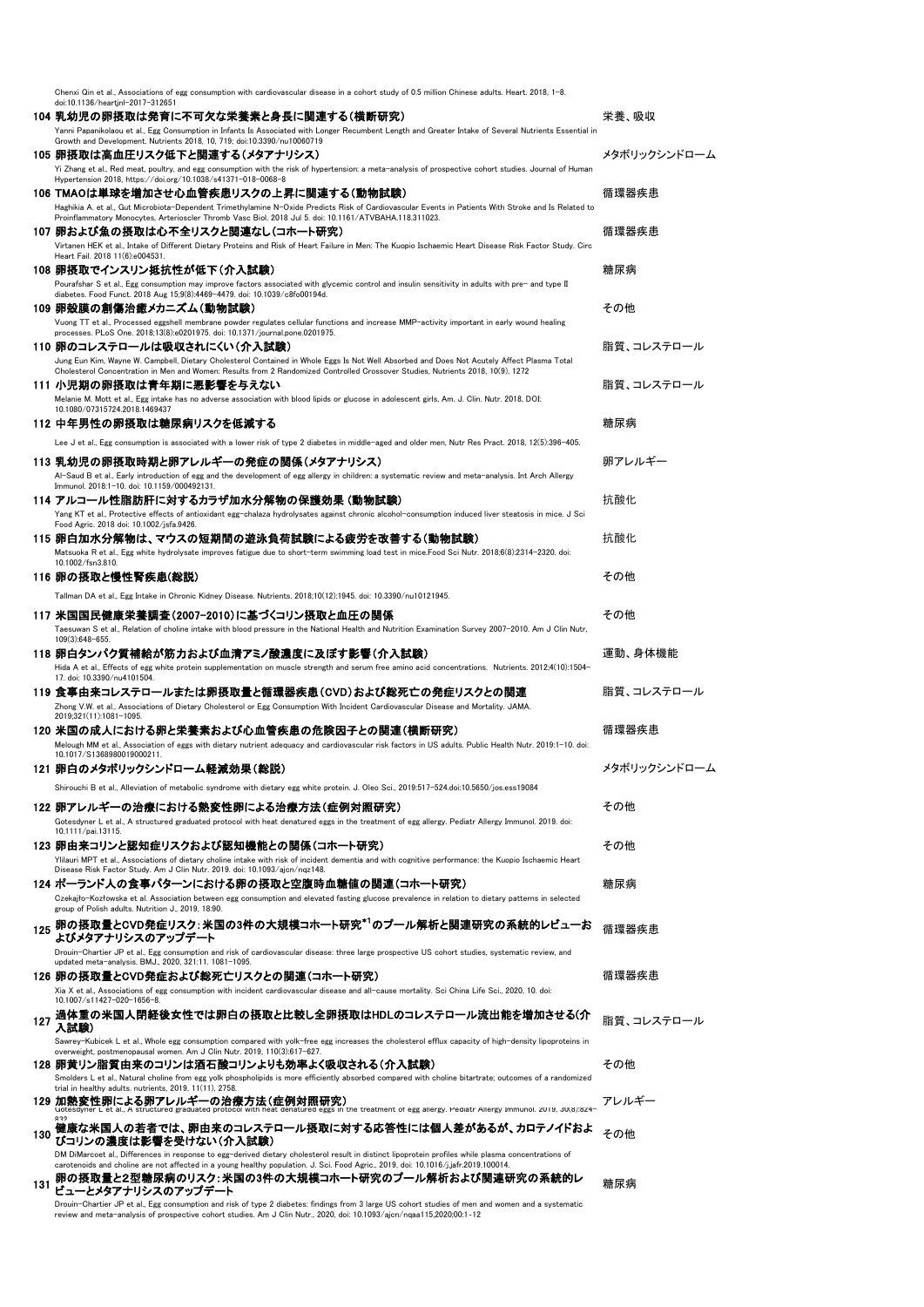|     | 132 マラウイ農村部の乳児の成長に及ぼす卵の影響(介入試験)                                                                                                                                                                                                                   | 栄養、吸収        |
|-----|---------------------------------------------------------------------------------------------------------------------------------------------------------------------------------------------------------------------------------------------------|--------------|
|     | CP Stewart et al., The effect of eggs on early child growth in rural Malawi: the Mazira Project randomized controlled trial. Am. J. Clin. Nutr.,<br>2019,110:1026-1033.                                                                           |              |
|     | 133 感染症の母親において妊娠中の血中コリン濃度が高いと、胎児の脳の発達を保護する(症例対照研究)                                                                                                                                                                                                | その他          |
|     | Robert Freedman et al. Higher Gestational Choline Levels in Maternal Infection Are Protective for Infant Brain Development. J. Pediatr, 208:198-206<br>(2019)                                                                                     |              |
|     | 134 母親の血中コリン濃度と呼吸器感染症が出生児の脳の発達へ及ぼす影響(症例対照研究)                                                                                                                                                                                                      | その他          |
|     | Freedman R et al., Maternal choline and respiratory coronavirus effects on fetal brain development. J. Psychiatr. Res., 128:1-4(2020)                                                                                                             |              |
| 135 | 2 型糖尿病リスク者において、高炭水化物食の代わりに卵の朝食を摂取すると心血管代謝のリスク因子に好影<br>響(介入試験)<br>Maki KC et al., Effects of substituting eggs for high-carbohydrate breakfast foods on the cardiometabolic risk-factor profile in adults at risk for type 2                       | 糖尿病          |
|     | diabetes mellitus. Eur J Clin Nutr. 2020, 74: 784-795.                                                                                                                                                                                            |              |
| 136 | 白人における動物性および植物性タンパク質の摂取量と総死亡率および原因特異性死亡率との関連性(コホート<br>研究)<br>Huanget J et al., Association Between Plant and Animal Protein Intake and Uverall and Gause-Specific Mortality. JAMA Intern Med. 2020 Jul                                            | 循環器疾患        |
| 137 | 13.902790<br>日本人の動物性および植物性タンバク質の摂取量と総死亡率および原因特異性死亡率との関連性(コホート研<br>究)                                                                                                                                                                              | 循環器疾患        |
|     | Budhathoki S et al., Association of Animal and Plant Protein Intake with All-Cause and Cause-Specific Mortality in a Japanese Cohort. JAMA Intern                                                                                                 |              |
|     | Med. 2019 Nov 1;179(11):1509-1518.<br>138 卵の摂取とコレステロール濃度との関連性:システマティックレビューとランダム化比較試験(RCT)のメタ分析<br>Li MY et al., Association between Egg Consumption and Cholesterol Concentration: A Systematic Review and Meta-analysis of Randomized Controlled | コレステロール      |
|     | Trials. Nutrients. 2020, 12, 1995.<br>139 卵は米国人の不足栄養素の供給源として費用対効果が大きい(コスト分析)<br>Papanikolaou Y et al., Eggs Are Cost-Efficient in Delivering Several Shortfall Nutrients in the American Diet: A Cost-Analysis in Children and Adults.            | 栄養、吸収        |
|     | Nutrients. 2020, 11;12(8):2406.                                                                                                                                                                                                                   |              |
|     | 140 高齢者における食習慣と睡眠の関連性(9年間の追跡コホート研究)<br>Fan H et al., Associations of dietary habits and sleep in older adults: a 9-year follow-up cohort study. Eur Geriatr<br>Med.2020. doi:10.1007/s41999-020-00377-0.                                          | その他          |
| 141 | 食事性コリン、トリメチルアミンN-オキシドの摂取はLdlr-/-およびApoe-/-雄マウスの動脈硬化発症に影響を与<br>えない(動物試験)                                                                                                                                                                           | 循環器疾患        |
|     | P. Aldana-Hernández et al., Dietary Choline or Trimethylamine N-oxide Supplementation Does Not Influence<br>Atherosclerosis Development in Ldlr-/- and Apoe-/- Male Mice. Journal of Nutr. 2020, 150:249-255.                                     |              |
|     | 142 卵の摂取量とCVDリスク:前向きコホート研究のメタ分析                                                                                                                                                                                                                   | 循環器疾患        |
|     | Godos J et al., Egg consumption and cardiovascular risk: a dose-response meta-analysis of prospective cohort<br>studies. Eur J Nutr. 2020. doi: 10.1007/s00394-020-02345-7.                                                                       |              |
| 143 | 全卵摂取は、過体重の閉経後女性の血漿TMAO濃度や腸内細菌叢に影響を与えずに血漿コリンとベタインを増<br>加させる                                                                                                                                                                                        | 循環器疾患        |
|     | Chenghao Zhu et al., Whole egg consumption increases plasma choline and betaine without affecting TMAO levels<br>or gut microbiome in overweight postmenopausal women. Nutr Res. 2020, 78, 36-41.                                                 |              |
|     | 144 卵白加水分解物は精神疲労を軽減する:無作為化二重盲検試験<br>Oe M et al., Egg white hydrolyzate reduces mental fatigue: randomized, double-blind, controlled study. BMC                                                                                                    | その他          |
|     | Research Notes.2020. doi:10.1186/s13104-020-05288-8.                                                                                                                                                                                              |              |
| 145 | 現代のタマゴの消費パターンの評価:イギリスの全国食事栄養調査 (National Diet and Nutrition Survey; NDNS)<br>における食事の質、栄養、健康状態との関連性<br>Gibson S et al., Evaluating current egg consumption patterns: Associations with diet quality, nutrition and health                          | 栄養、吸収        |
|     | status in the UK National Diet and Nutrition Survey. Nutrition Bulletin. 2020. doi: 10.1111/nbu.12462                                                                                                                                             |              |
|     | 146 コリンの摂取は安定型狭心症(SAP)患者での急性心筋梗塞(AMI)発症リスクを高める                                                                                                                                                                                                    | 循環器疾患        |
|     | Van Parys A et al., Dietary choline is related to increased risk of acute myocardial infarction in patients with<br>stable angina pectoris. Biochimie. 2020, 173:68-75.                                                                           |              |
|     | 147 コロンビアの子供の赤身肉および卵の摂取頻度と血清フェリチン濃度との関係                                                                                                                                                                                                           | 栄養、吸収        |
|     | Oscar F et al., Red meat and egg intake and serum ferritin concentrations in Colombian<br>children: results of a population survey, ENSIN-2015. J Nutr Sci. 2020, 9: e12. doi: 10.1017/jns.2020.5                                                 |              |
|     | 148 中高年男女の血漿コリンおよびベタインの予測因子としての食事パターン、食品群および栄養素                                                                                                                                                                                                   | メタボリックシンドローム |
|     | Konstantinova SV et al., Dietary patterns, food groups, and nutrients as predictors of plasma choline and betaine<br>in middle-aged and elderly men and women. Am J Clin Nutr. 2008, 88(6):1663-9.                                                |              |
| 149 | 卵またはサプリメントでのコリン摂取は、メタボリックシンドローム患者の血漿コレステロールを変化させることな<br>く、血漿コリンを増加させ、炎症マーカーであるIL-6を減少させる:無作為化クロスオーバー介入試験                                                                                                                                          | メタボリックシンドローム |
|     | DiBella M et al., Choline Intake as Supplement or as a Component of Eggs Increases Plasma Choline and Reduces                                                                                                                                     |              |
|     | Interleukin-6 without Modifying Plasma Cholesterol in Participants with Metabolic Syndrome. Am J Clin Nutr.<br>Nutrients. 2020 13;12(10): E3120. doi: 10.3390/nu12103120.                                                                         |              |
|     | 150 中国成人の高い卵摂取量は糖尿病リスク上昇と関連した—中国健康・栄養調査<br>Wang Y et al., Higher egg consumption associated with increased risk of diabetes in Chinese adults – China Health                                                                                      | 糖尿病          |
|     | and Nutrition Survey. Br J Nutr. 2020. doi: 10.1017/S0007114520003955.                                                                                                                                                                            |              |
|     | 151 過体重および肥満成人の朝食での卵摂取によるエネルギー摂取量と満腹感への影響-クロスオーバー試験<br>J B Keogh et al., Energy Intake and Satiety Responses of Eggs for Breakfast in Overweight and Obese Adults-A                                                                               | 栄養、吸収        |
|     | Crossover Study. Int J Environ Res Public Health 2020, 17, 5583.<br>152 急性虚血性脳卒中後のコリン経路の栄養素および代謝物と認知機能障害                                                                                                                                          | その他          |
|     | Zhong C et al., Choline Pathway Nutrients and Metabolites and Cognitive Impairment After Acute Ischemic<br>Stroke. Stroke. 2021. doi: 10.1161/STROKEAHA.120.031903.                                                                               |              |
| 153 | n─3系多価不飽和脂肪酸(PUFA)強化卵の摂取が白血球の活性化と抗酸化能に及ぽす影響:無作為化二重盲<br>検試験                                                                                                                                                                                        | その他          |
|     | Sangsefidi ZS et al., Leukocyte Activation and Antioxidative Defense Are Interrelated and Moderately Modified by<br>n-3 Polyunsaturated Fatty Acid-Enriched Eggs Consumption-Double-Blind Controlled Randomized Clinical Study.                   |              |
|     | Nutrients. 2020. doi: 10.3390/nu12103122.                                                                                                                                                                                                         |              |
|     | 154 卵を含む乳児期の食事と乳児の成長(エクアドルでの無作為化対照試験)<br>Lora et al., Eggs in Early Complementary Feeding and Child Growth: A Randomized Controlled Trial. Pediatrics.                                                                                            | 栄養、吸収        |
|     | 2017, 140(1) doi: https://doi.org/10.1542/peds.2016-3459.                                                                                                                                                                                         |              |
|     | 155 調理および胃腸消化が卵の生理活性物質の吸収性に及ぼす効果                                                                                                                                                                                                                  | 栄養、吸収        |
|     | E Nolasco et al., Evaluating the effect of cooking and gastrointestinal digestion in modulating the bio-accessibility<br>of different bioactive compounds of eggs. Food Chem. 2021, 344, 128623.                                                  |              |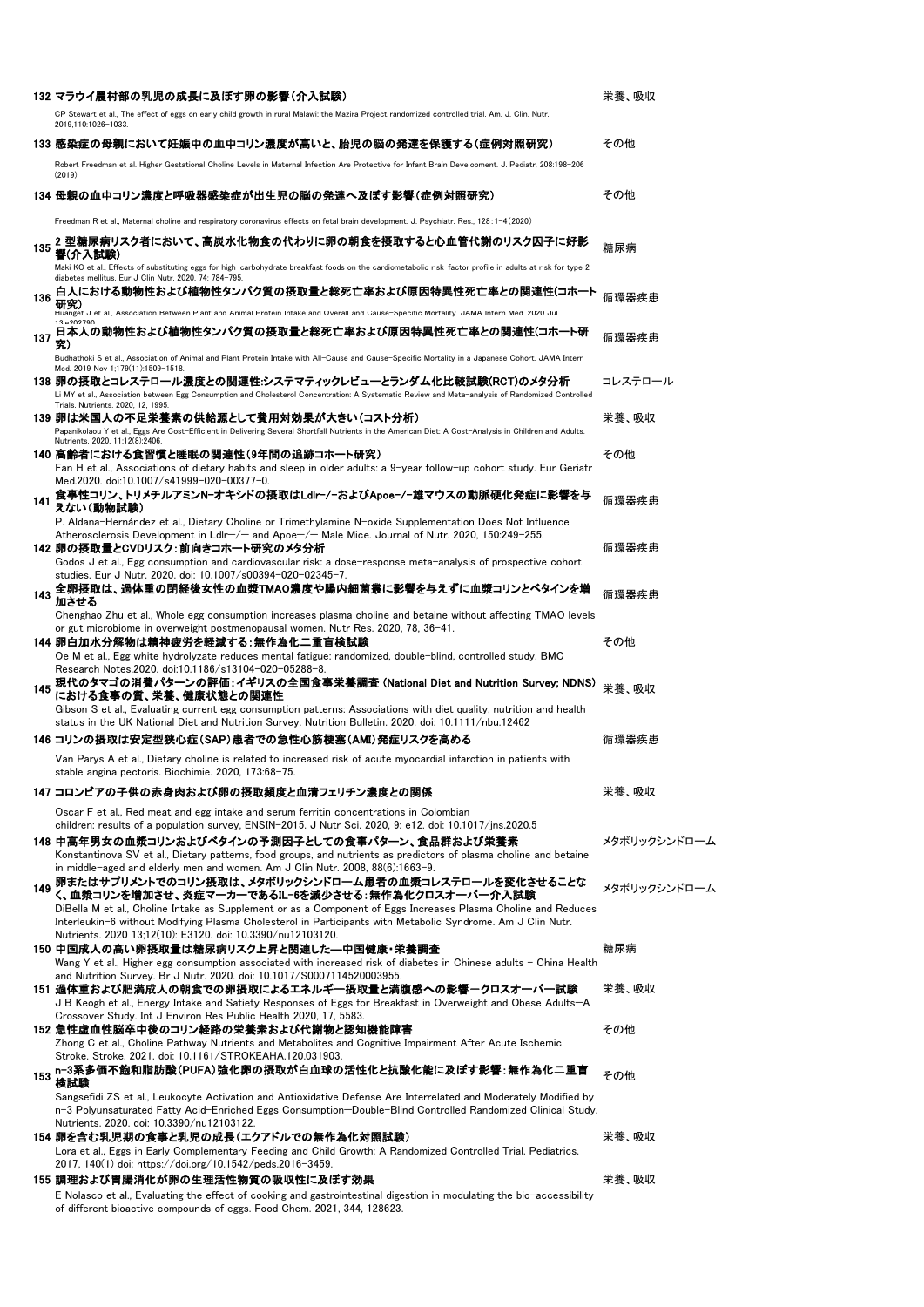| 156 | ヒスパニック・コミュニティ・ヘルス研究/ラテン系住民研究(HCHS/SOL study)における食事要因、腸内細菌叢<br>および血清トリメチルアミンーNーオキシドと心血管疾患(CVD)循環器疾患との関連(米国でのコホート研究)<br>Mei Z et al., Dietary factors, gut microbiota, and serum trimethylamine-N-oxide associated with cardiovascular<br>disease in the Hispanic Community Health Study/Study of Latinos. Am J Clin Nutr. 2021. doi: | 循環器疾患      |
|-----|-------------------------------------------------------------------------------------------------------------------------------------------------------------------------------------------------------------------------------------------------------------------------------------------------------------------------------------|------------|
| 157 | 10.1093/ajcn/ngab001.<br>INAFM2 rs67839313変異体および卵の摂取量と2型糖尿病および空腹時血糖値との関連: 中国の家族を対象と<br>した研究(FISSIC program)                                                                                                                                                                                                                         | 糖尿病        |
|     | Wang X et al., Interactive associations of the INAFM2 rs67839313 variant and egg consumption with type 2<br>diabetes mellitus and fasting blood glucose in a Chinese population: A family-based study. Gene. 2021, 770, 20,<br>145357.                                                                                              |            |
| 158 | 現代のアメリカ人の食事パターンへの卵の排除と追加のモデル化:小児期のコリンおよびルテイン+ゼアンキサ<br>ンチンの通常の摂取量との関連性                                                                                                                                                                                                                                                               | 栄養、吸収      |
|     | Papanikolaou Y et al. Modeling the Removal and Addition of Eggs in the Current US Diet is Linked to Choline and<br>Lutein + Zeaxanthin Usual Intakes in Childhood. Curr Dev Nutr. 2020, 5(1).                                                                                                                                       |            |
|     | 159 1日1個の卵摂取による乳幼児の発育に関する介入試験<br>Prado EL et al., Early Child Development Outcomes of a Randomized Trial Providing 1 Egg Per Day to Children                                                                                                                                                                                        | 栄養、吸収      |
|     | Age 6 to 15 Months in Malawi. J. Nutr., 2020, 150(7):1933-1942.<br>160 妊娠第3期(後期)に母親がコリンを摂取すると乳児の情報処理速度が向上する:無作為化二重盲検介入試験<br>Papanikolaou Y et al. Modeling the Removal and Addition of Eggs in the Current US Diet is Linked to Choline and                                                                                         | 栄養、吸収      |
| 161 | Lutein + Zeaxanthin Usual Intakes in Childhood. Curr Dev Nutr. 2020, 5(1).<br>訓練した若い男性を対象とした12週間のレジスタンストレーニング中の全卵と卵白の摂取による影響:無作為化<br>比較試験                                                                                                                                                                                           | 運動、身体機能    |
|     | Bagheri R et al., Whole egg vs. egg white ingestion during 12 weeks of resistance training in trained young males: a<br>randomized controlled trial. J Strength Cond Res, 2021, 35(2):411-419                                                                                                                                       |            |
| 162 | 腎機能正常者にコリンサプリメントを投与すると空腹時の血漿TMAO濃度を上昇させるが、タマゴの摂取では認め<br>られない: 無作為化臨床試験                                                                                                                                                                                                                                                              | 循環器疾患      |
|     | Wilcox J et al., Dietary Choline Supplements, but Not Eggs, Raise Fasting TMAO Levels in Participants with<br>.001016/j.amjmed.2021.03.016. Nandomized Clinical Trial. Am J Med. 2021. doi: 10.1016/j.amjmed.2021.03.016<br>163 朝食での卵消費量の増加は、通常の栄養摂取量の増加と関連する                                                                       | 栄養、吸収      |
|     | Papanikolaou, Y.; Fulgoni, V.L., III Increasing Egg Consumption at Breakfast Is Associated with Increased Usual<br>Nutrient Intakes: A Modeling Analysis Using NHANES and the USDA Child and Adult Care Food Program School                                                                                                         |            |
|     | Breakfast Guidelines. Nutrients 2021, 13, 1379. https://doi.org/10.3390/nu13041379<br>164 アメリカ人のための食事ガイドラインで示されるたんぱく質食品オンス相当量の代謝同等性の評価:ランダム化比<br>164 ******<br>較試験                                                                                                                                                                  | 栄養、吸収      |
|     | S Park et al., Metabolic Evaluation of the Dietary Guidelines' Ounce Equivalents of Protein Food Sources in<br>Young Adults: A Randomized Controlled Trial. J Nutr. 2021, 15, 11190-1196.                                                                                                                                           |            |
|     | 165 短期間の全卵摂取による主要代謝経路修飾のRNAシーケンスを用いた解明(動物実験)<br>Bries AE et al., RNA Sequencing Reveals Key Metabolic Pathways Are Modified by Short-Term Whole Egg<br>Consumption. Front Nutr. 2021, doi: https://doi.org/10.3389/fnut.2021.652192                                                                                                 | その他        |
|     | 166 水溶性鶏卵殻膜サブリメント摂取による変形性膝関節症の改善効果:無作為化ブラセボ対照二重盲検比較試験 運動、身体機能                                                                                                                                                                                                                                                                       |            |
|     | Susan Hewlings et. al., A Randomized, Double-Blind, Placebo-Controlled, Prospective Clinical Trial Evaluating<br>Water-Soluble Chicken Eggshell Membrane for Improvement in Joint Health in Adults with Knee Osteoarthritis. J<br>Med Food. 2019 Sep 1; 22(9): 875-884.                                                             |            |
|     | 167 中国人、低所得の黒人・白人アメリカ人における、コレステロールおよび卵摂取と心疾患・死亡率の関ヲ脂質、コレステロール<br>XF Pan et al., Cholesterol and Egg Intakes with Cardiometabolic and All-Cause Mortality among Chinese and<br>Low-Income Black and White Americans. Nutrients 2021, 13, 2094                                                                                        |            |
|     | 168 中国人成人の血圧に及ぼす食事の脂肪源の違いの影響(コホート研究)<br>Liu Q, Impact of different dietary fat source son blood pressure in Chinese adults. PLOS ONE 2021,                                                                                                                                                                                          | 脂質、コレステロール |
|     | 16(3):e0247116.<br>169 クレンブテロール投与/非投与若齢ラットの卵白タンパク質摂取による骨格筋増大の促進(動物実験)<br>K. Koshinaka <i>et al.</i> , Egg White Protein Feeding Facilitates Skeletal Muscle Gain in Young Rats with/without<br>Clenbuterol Treatment. Nutrients 2021, 13(6), 2042.                                                                                  | その他        |
|     | 170 成人での各種コリンサプリメントの代謝の違い<br>KA Böckmann et al., Differential metabolism of choline supplements in adult volunteers. Eur J Nutr. 2021, doi:                                                                                                                                                                                         | 脂質、コレステロール |
|     | $10.1007/s00394 - 021 - 02637 - 6$<br>171 高果糖食を与えたラットにおける卵黄および大豆リン脂質の肝脂肪酸プロファイルおよび肝保護作用の比較                                                                                                                                                                                                                                          | 脂質、コレステロール |
|     | Mingyu Yi et al., Comparison of Egg Yolk and Soybean Phospholipids on Hepatic Fatty Acid Profile and Liver<br>Protection in Rats Fed a High-Fructose Diet. Foods 2021, 10, 1569                                                                                                                                                     |            |
|     | 172 食事パタ―ンと糖尿病前症(糖尿病予備軍)リスク:台湾における横断研究<br>Yi-Cheng Hou et. al., Dietary Patterns and the Risk of Prediabetes in Taiwan: A Cross-Sectional Study. Nutrients.<br>2020 Nov: 12(11): 3322.                                                                                                                                              | 糖尿病        |
|     | 173 6歳時の朝食の摂取習慣と12歳時の認知機能の関連:縦断コホート研究<br>J Liu et al., Breakfast Consumption Habits at Age 6 and Cognitive Ability at Age 12: A Longitudinal Cohort Study.<br>Nutrients. 2021, 13, 2080.                                                                                                                                            | その他        |
|     | 174 特殊児童の発育阻害に関連した食品群摂取量                                                                                                                                                                                                                                                                                                            | 栄養、吸収      |
|     | Seyyed Mostafa Nachvak et. al., Food groups intake in relation to stunting among exceptional children. BMC<br>Pediatrics. 2020 Aug 20;20(1):394<br>175 卵の摂取と動脈硬化との関連:縦断研究<br>Naiwen Ji et al., Association between egg consumption and arterial stiffness: a longitudinal study. Nutrition                                          | 循環器疾患      |
|     | Journal, 2021, 20:67<br>n-3系多価不飽和脂肪酸(PUFA)強化卵の摂取が冠動脈疾患(CAD)患者の炎症性バイオマーカーおよび微小                                                                                                                                                                                                                                                       |            |
| 176 | 血管機能に及ぼす効果(クロアチアでの無作為化試験)<br>Curić ZB, et al., Effects of n-3 Polyunsaturated Fatty Acid-Enriched Hen Egg Consumption on the Inflammatory                                                                                                                                                                                           | 循環器疾患      |
|     | Biomarkers and Microvascular Function in Patients with Acute and Chronic Coronary Syndrome-A Randomized<br>Study. Biology, 2021, 10(8), 774.                                                                                                                                                                                        |            |
|     | 177 高齢者の死亡率とアポリポタンパク質Eの遺伝子型、肉、魚、卵の摂取量の関連: 中国における縦断研究<br>X Jin, et al., Apolipoprotein E Genotype, Meat, Fish, and Egg Intake in Relation to Mortality Among Older Adults A<br>Longitudinal Analysis in China. Front Med (Lausanne). 2021 20, 8:697389.                                                                              | 栄養、吸収      |
|     | 178 血管機能に対する卵と卵の成分の効果:介入研究のシステマティックレビュー<br>Hadi Emamat et al., The effect of egg and its derivatives on vascular function: A systematic                                                                                                                                                                                             | 循環器疾患      |
|     | review of interventional studies. Clin Nutr ESPEN. 2020 Oct;39:15-21. doi: 10.1016/j.clnesp.2020.06.016. Epub<br>2020 Jul 12                                                                                                                                                                                                        |            |
|     | 179 卵の摂取は健常な高齢者の記憶力低下速度を抑える(コホート研究)                                                                                                                                                                                                                                                                                                 | その他        |